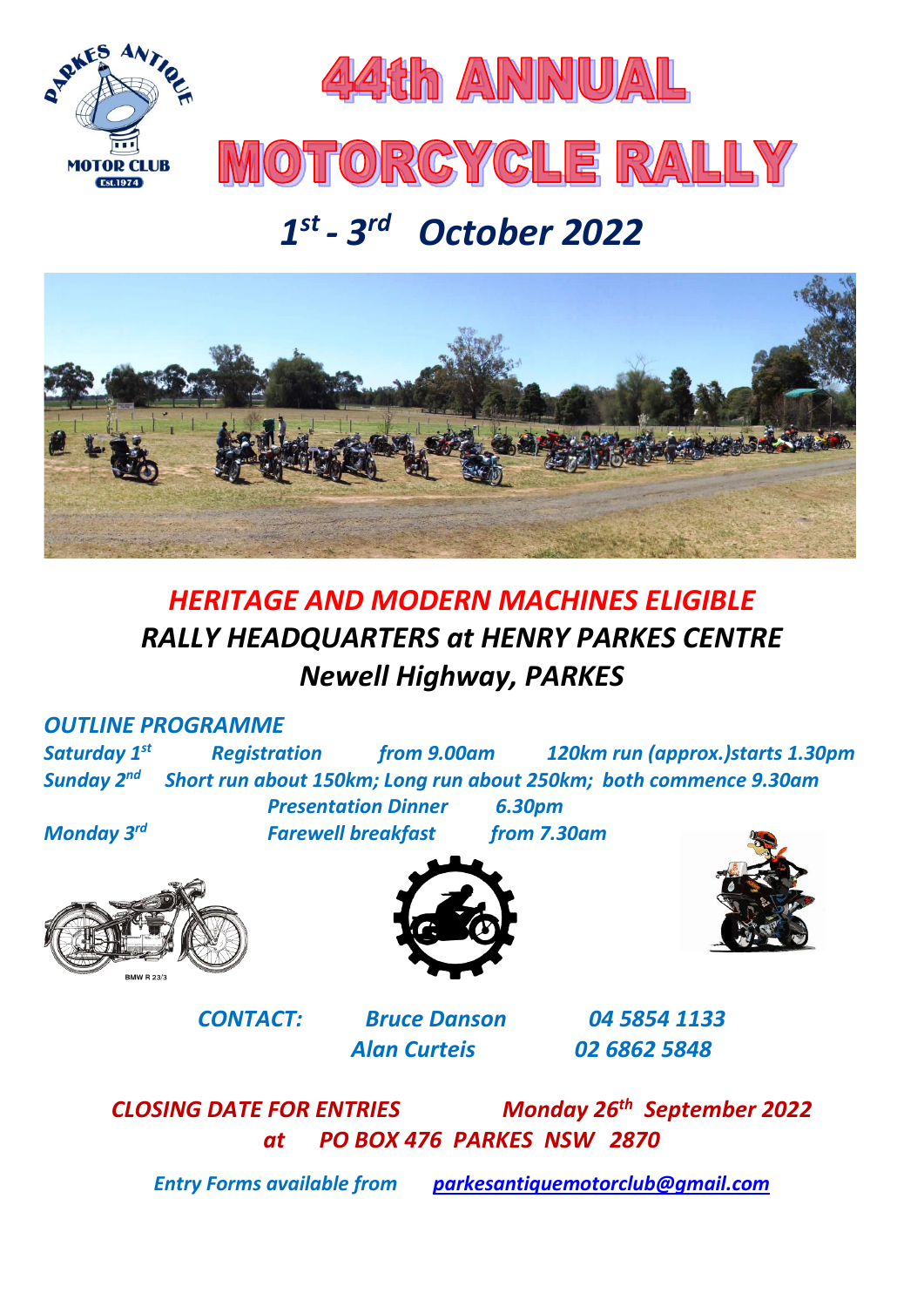

*INVITATION*

*THE PARKES ANTIQUE MOTOR CLUB INVITES YOU TO THE 44 th ANNUAL MOTORCYCLE RALLY, 1 st to 3rd October 2022*

*Heritage and Modern Machines eligible* 

#### *RALLY HEADQUARTERS at PARKES MOTOR MUSEUM (at HENRY PARKES CENTRE and PARKES VISITOR CENTRE)*

## **PROGRAMME**

| SATURDAY <sup>1st</sup> | Registration at the Parkes Motor Museum Peak Hill Road from 9.00am onwards.<br>1.30pm Leave the Museum and ride along the Brolgan Road to Bogan Gate for an<br>Afternoon Tea.<br>Afternoon tea catered for by Bogan Gate Community Hall Committee |                                                                                                                                                                                                                                                                                                                                                          |  |  |  |
|-------------------------|---------------------------------------------------------------------------------------------------------------------------------------------------------------------------------------------------------------------------------------------------|----------------------------------------------------------------------------------------------------------------------------------------------------------------------------------------------------------------------------------------------------------------------------------------------------------------------------------------------------------|--|--|--|
|                         | $6.30pm$ :                                                                                                                                                                                                                                        | Informal gathering at Railway Hotel, May St Parkes                                                                                                                                                                                                                                                                                                       |  |  |  |
| $SUNDAY$ $2nd$          | 9.30am                                                                                                                                                                                                                                            | Depart Henry Parkes Centre Short run 150km; Long run 250km<br>Both runs along sealed roads through easy country.<br>Morning Tea at Baldry Hall; Lunch at Manildra Bowling Club<br>$\bullet$<br>Judging will take place in Front of the Bowling Club<br>Judging will be by Entrants Choice method.<br>After lunch and judging both runs return to Parkes. |  |  |  |
| SUNDAY NIGHT            |                                                                                                                                                                                                                                                   | 6.30pm Presentation Dinner at the Parkes Bowling and Sports Club in Cecile St                                                                                                                                                                                                                                                                            |  |  |  |

MONDAY 3rd

*NOTE* Pick up trailers will operate on both days. All intersections will be marshaled. All machines must be road registered and insured Fuel will be available along each route by arrangement with the organisers

## *TROPHY LIST*

| Veteran Bike (Pre 1919)           | Winner and Runner up |
|-----------------------------------|----------------------|
| Vintage Bike (1919 to 1930)       | Winner and Runner up |
| Post Vintage Bike $(1931 - 1950)$ | Winner and Runner up |
| <b>Fifties Bike</b>               | Winner and Runner up |
| <b>Sixties Bike</b>               | Winner and Runner up |
| <b>Seventies Bike</b>             | Winner and Runner up |
| Eighties Bike (1980-1988)         | Winner and Runner up |
| Modern $(1989 \text{ on})$        | Winner and Runner up |
| Outfit                            | Winner and Runner up |
| Military (solo or outfit)         | Winner and Runner up |

Bike of the Rally

Longest Distance Ridden to Rally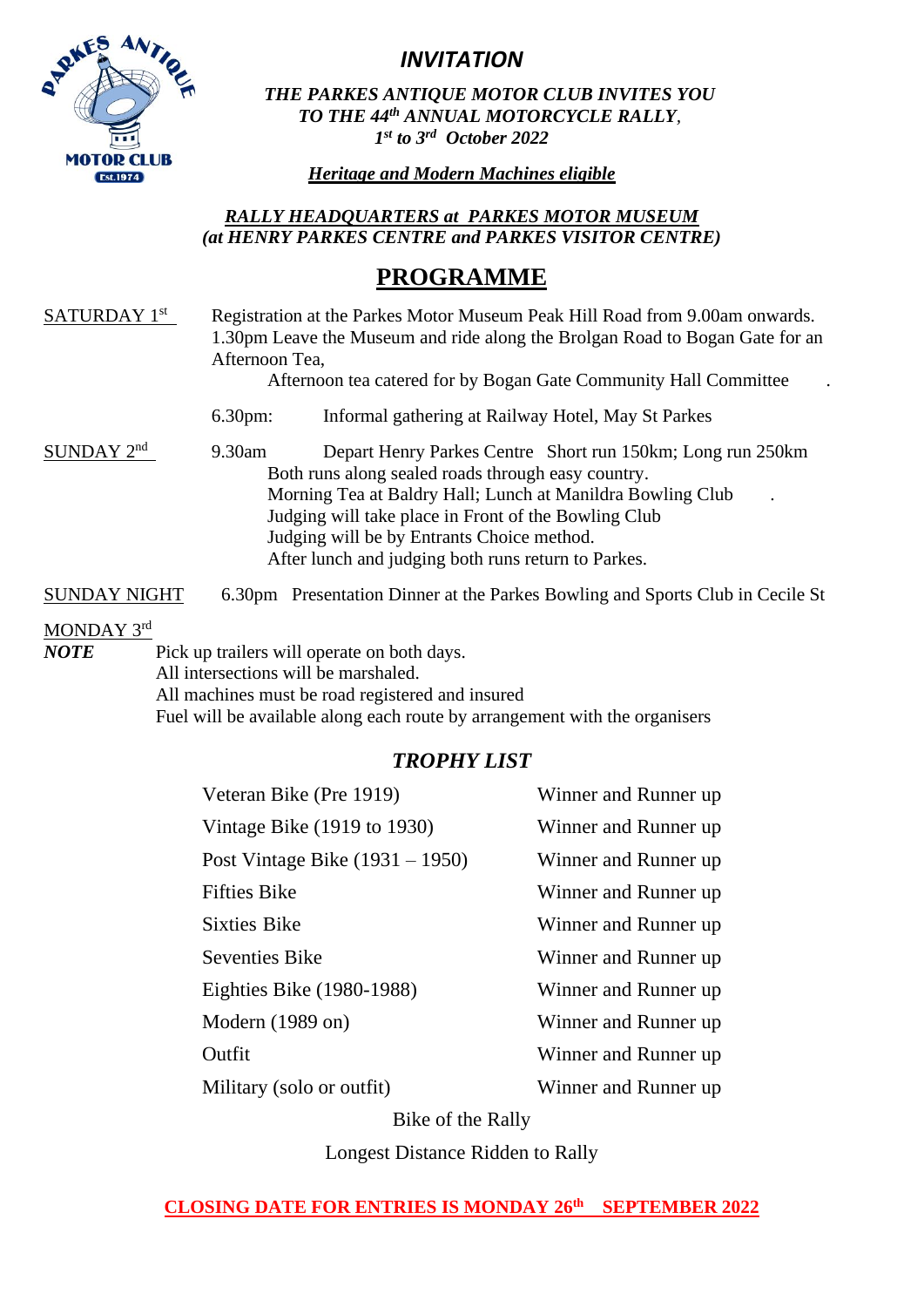

# *ENTRY FORM 44 th ANNUAL MOTORCYCLE RALLY*

| <b>SURNAME</b>      |                            |             |                  |  |  |
|---------------------|----------------------------|-------------|------------------|--|--|
| <b>ADDRESS</b>      |                            |             |                  |  |  |
|                     | <b>POSTCODE</b>            |             |                  |  |  |
| <b>PHONE</b>        |                            |             |                  |  |  |
| <b>MACHINE MAKE</b> |                            |             |                  |  |  |
|                     |                            | <b>SOLO</b> | <b>OUTFIT</b>    |  |  |
|                     | <b>REGISTRATION NUMBER</b> |             | <b>SHORT RUN</b> |  |  |

| <b>DATE</b>         |                                                                 | <b>No Attending</b> | <b>COST</b>      | <b>TOTAL</b> |
|---------------------|-----------------------------------------------------------------|---------------------|------------------|--------------|
|                     | <b>RALLY ENTRY</b>                                              |                     |                  | \$30.00      |
| SAT 1 <sup>st</sup> | Afternoon Tea at Bogan Gate Hall                                |                     | \$13.00          |              |
|                     | <b>Informal gathering Railway Hotel</b>                         | *                   | <b>PAYG</b>      |              |
| SUN 2 <sup>nd</sup> | <b>Morning Tea at Baldry Hall</b>                               |                     | \$13.00          |              |
|                     | <b>Lunch at Manildra Bowling Club</b>                           |                     | \$24.00          |              |
|                     | <b>Presentation Dinner at Parkes Bowling</b><br>and Sports Club |                     | \$31.00          |              |
| MON 3 <sup>rd</sup> | <b>Farewell Breakfast</b>                                       | $***$               | <b>No Charge</b> |              |
|                     | Raffle Tickets \$1.00 each                                      |                     |                  |              |
|                     | <b>TOTAL</b>                                                    |                     |                  | \$           |

**\*** Numbers for Catering only. From venue menu at entrants cost.

\*\* Numbers for Catering only. No charge for this item.

#### **Please indicate any special dietary requirements** ………………………………………………………………………….……

- The motorbike entered will have current Conditional Historic Registration or Full Registration and Comprehensive or Third Party Liability Insurance as at the dates of the Rally.
- I am a financial member of the abovementioned Club.
- I will be able to produce evidence of current Club Membership, Registration and Vehicle Insurance at Rally Registration if requested.

Signed: …………………………………………………………………... Date: ………………………...

*POST ENTRIES TO: P.A.M.C. P O Box 476 PARKES NSW 2870* Cheques to be made payable to *P.A.M.C*

*Email Entries to: [parkesantiquemotorclub@gmail.com](mailto:parkesantiquemotorclub@gmail.com)*

### *DIRECT DEPOSIT AVAILABLE*

*Banking details are: Parkes Antique Motor Club CBA Parkes BSB 062 588 A/c 0080 0349. Note the deposit with "Bike, initial and name"*

*NOTE Receipts will be sent electronically to entrants Email address. If a paper receipt is required, please include a stamped self-addressed envelope with entry form.*

#### **CLOSING DATE FOR ENTRIES IS MONDAY 26th SEPTEMBER 2022**